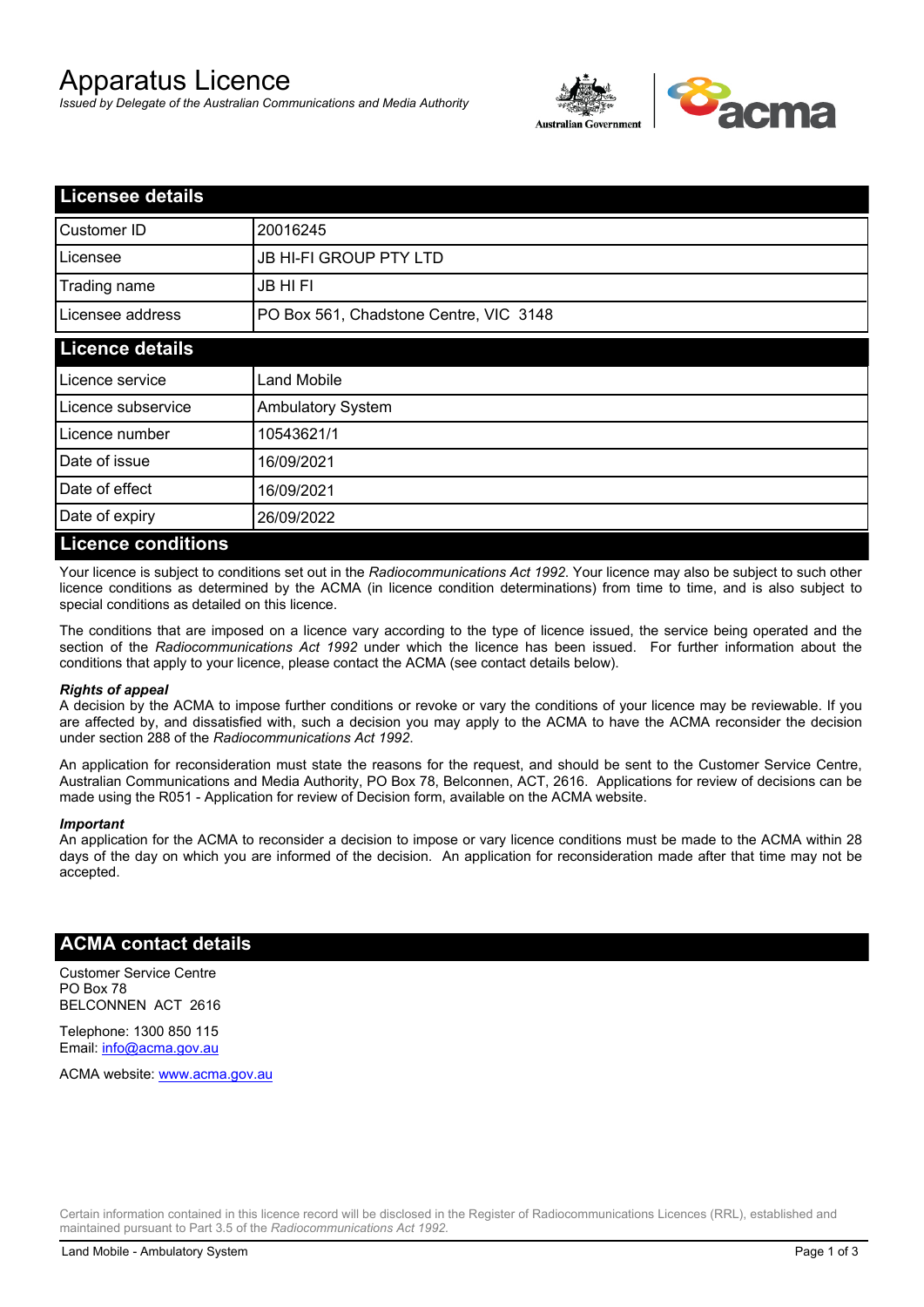# **Advisory Notes applying to licence no.: 10543621/1**

Conditions applicable to the operation of Ambulatory System station(s) authorised under this licence can be found in the Radiocommunications Licence Conditions (Apparatus Licence) Determination and the Radiocommunications Licence Conditions (Land Mobile Licence) Determination. Copies of these determinations are available from the ACMA and from the ACMA home page (www.acma.gov.au).